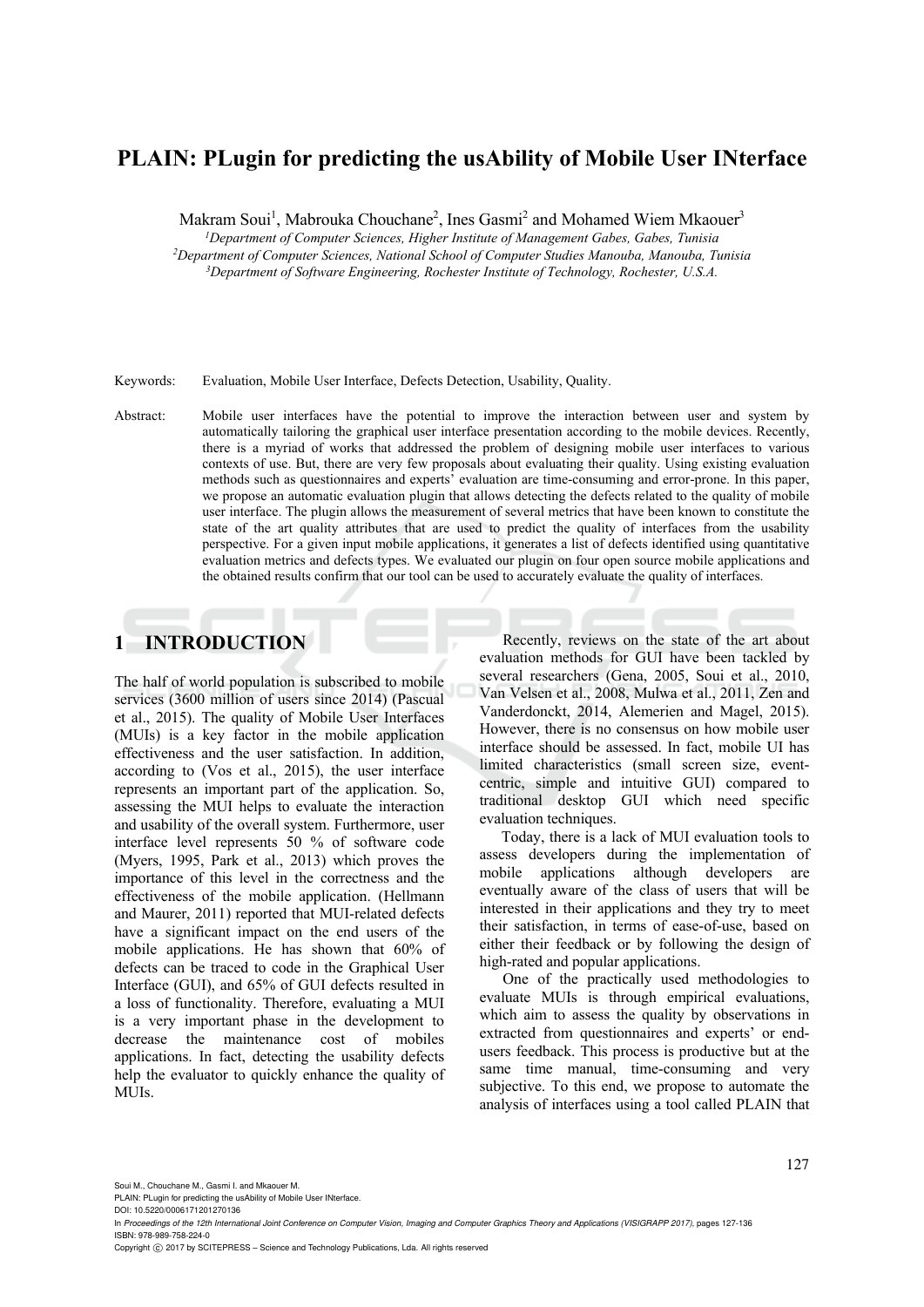calculates the state of the art metrics that have been widely used in assessing the usability of interfaces. Our tool aims in raising indicators for bad quality of given interfaces, these warnings can be taken into account by developers when designing or maintaining their applications' interfaces. We chose to adapt the usability metrics to the mobile computing environment because of the tremendous growth of applications relying on heavy user interactions.We evaluate our tool on four mobile applications. The obtained results confirm that our plugin can be used to accurately evaluate the quality of mobile user interfaces.

The remainder of this paper is structured as follows: Section 2 enumerates the related work. Section 3 presents the overview and the functional architecture of the PLAIN. Section 4 discusses the results of the evaluation of our plugin. In Section 5, we conclude with some remarks and future work.

# **2 RELATED WORK**

Several tools have been developed to evaluate the quality of a user interface. (Charfi et al., 2015) proposed an automatic tool to evaluate the quality of interaction between interactive systems and users called RITA. This tool has a modular architecture which includes 4 modules: (1) Ergonomic Guidelines Manager, (2) Evaluation Data Capture Module, (3) Evaluation Engine, and (4) Evaluation Report Generator.Also, it exploits three evaluation techniques (electronic informer, ergonomic quality inspection, and questionnaire). In fact, the idea of defining tool with modular architecture and multievaluation techniques appears promoting and make this tool generic, configurable and flexible. However, the informer technique requires some human expertise and it does not support all kind of UI such as multi-screen UI and touch-screen UI. In addition, (Nguyen et al., 2014) described another automatic tool called GUITAR. It is a model-based tool, multi-platform and supported by its plug-inbased architecture. In fact, this tool supports a variety of GUI evaluation techniques. It supports flexibility and extensibility due to its modular architecture. Moreover, (Vos et al., 2015) presented

TESTAR tool which is an automated approach to testing applications at the GUI level. This tool aims to solve part of the maintenance problem by automatically generating test cases based on the structure of user interface. Furthermore, (Alemerien and Magel, 2014) presented GUIEvaluator, a metric-

based tool that automatically generates the complexity of a given GUI. The complexity is calculated through the combination of5 quantitative metrics: alignment, grouping, size, density, and balance. This work is seen to be the closest to our contribution, which does not combine the previously mentioned metrics and does rely on the original definition of complexity that is widely used in the literature of usability analysis.(Alemerien and Magel, 2015) has extended GUIEvaluator to GUIExaminer, a tool that supports SLC metric (Screen Layout Cohesion). This metric is also used to assess the usability of the user interface and it is considered as a hybrid metric because it is measured based on the structural, aesthetic, and semantic aspects of GUI layout.

Similarly, (González et al., 2012) also presented a BG Layout tool which aims to automate the calculation of 5 aesthetic metrics: balance, linearity, orthogonality, regularity, and sequentiality in order to assess the quality of the UI. (Buanga, 2011) designed a tool to measure the aesthetic quality of user interfaces such as size, color, space, background, etc. Furthermore, (Gajos et al., 2008) examined the effects of predictability and accuracy on the usability of GUIs. Based-on eye-tracker, his study aimed to measure the predictability of GUI, the task times, the utilization level and the performance of user interface. The result shows that increasing predictability led to a large improvement in the user's satisfaction. Increasing accuracy enhances higher utilization and performance of GUIs. This category of evaluation needs a lot of time to analyze and interpret the collected data and requires the explicit evaluator intervention. In addition, the diversity of context of use is not considered.

Moreover, many automatic simulators have been proposed as an automatic tool to test the quality of GUI. (Magoulas et al., 2003) proposed a framework that simulates different types of behavior of users to predict the quality of the GUI. It simulates automatically and randomly the way a user is selecting and moving objects. (Stober et al., 2010) also implemented a simulator that is based on a computing simulation of a virtual user to evaluate the ergonomic aspect of theinterface. This simulator was built on three models (environment, user, and platform). It was proposed to test the usability of GUI. However, this proposal needs to consider different kinds of user behavior, it simulates different prototypical users by changing selection and moving strategies. Also, it considers only the classification of interface components. Furthermore, (Soui et al., 2012) presented MetSim simulator to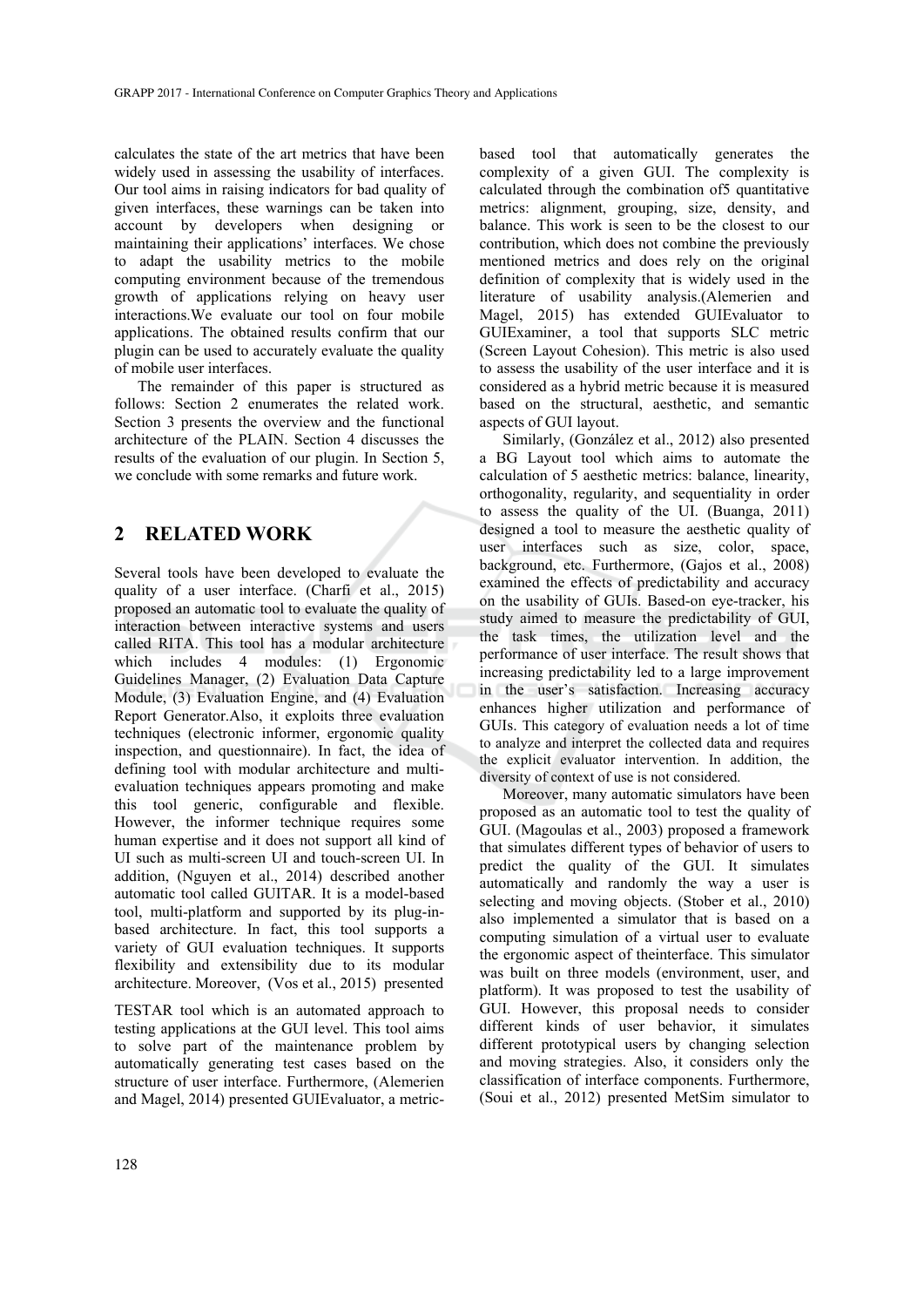predict various scenarios by changing the context of use (Platform, User, and Environment). This simulator tests the personalization quality of user interface, detects problems and suggests recommendations for the detected problems.

The main drawback of the existing work is its limitation to the use of one or few metrics, there is no work that has gathered all the metrics studied in the literature. Another limitation of the related work is the absence of a plugin that can be added to the developer's integrated development environment and allows him to customize the metrics' thresholds.

# **3 EVALUATION OF MUI**

According to the ISO 9241-11, the usability defined as the effectiveness, efficiency and satisfaction with which a set of users can achieve a set of tasks in a defined environment. (Akiki et al., 2015) defines the interface evaluation as the software unity which improves its interaction with a user by the construction of user's model based on its crossed interactions with this user. For this reason, several metrics have been used in HCI for the purpose of evaluating GUIs. In this work, we use a set of evaluation metrics that were previously validated by (Ngo et al., 2000). But, these previous metric definitions did not take into account the characteristics of mobile devices such as the size of the screen. In a traditional desktop GUI, the values of metrics are calculated based on the area of layout but in the context of mobile computing, mobile applications can be either native, web-based, and hybrid (Masi et al., 2012). In contrast with webbased and hybrid applications, native apps are strongly correlated to the underlying device's operating system and developers are required to redesign their apps, including the MUIs, to match the specifications of each device and each operating system within that device. This manual process can add a significant overhead that we are trying to reduce through providing developers with a tool that can re-evaluate MUIs and take into account the variant screen dimensions. In this study, we included metrics that can be classified into two criteria: (1) guidance (2) coherence.

## **3.1 Guidance**

User guidance refers to the means available to advise, orient, inform, interact, and guide the users throughout their interaction with the computer (message, alarm, label, etc.). This criterion is subdivided into four metrics: regularity, composition, sorting and complexity.

### **3.1.1 Regularity**

The regularity of MUIs aims to provide a consistency spacing between all the MUI components and to minimize the number of row and columns of the interfaces (alignment points). The main goal of this metric is the organization of the structure of MUI components. It has an influence on user criteria such as age, motivation, etc. Thus, the regularity of the mobile user interface helps users to find their needs in an easier way through the MUI. To reach this purpose, the mobile user interfaces must have a high regularity level. In fact, to measure this metric we propose the following formula (1):

$$
RM = 1 - \left(\frac{N_{av} + N_{ah} + N_{sp}}{3n}\right) \in [0,1]
$$
 (1)

 $N_{av}$ : the numbers of vertical alignment points (number of rows).

 $N_{ah}$ : the numbers of horizontal alignment points (number of the columns).

 $N<sub>SD</sub>$ : the number of distinct distances between column and row starting points.

n: the number of the components of the mobile user interface.

#### **3.1.2 Composition**

The composition metric is provided to enhance the visual clarity of the MUI by presenting the interactive objects in a meaningful and understandable manner in order to guide the user when interacting with this MUI. It aims to combine visually the components of the MUI that are semantically linked in same boundary (line, color, shape, etc.). The goal of this metric is to count the number of objects that own a clear boundary. The composition of MUI is related to many user criteria such as age and user experience. In fact,a user with low experience (computer skills) must have a MUI with high composition. To measure this metric we will propose the following formula  $(2)$ :

$$
COM = 1 - \left(\frac{G + UG}{2n}\right) \in [0, 1] \tag{2}
$$

G: is the number of groups with clear boundaries by line, background, color, or space

UG: is the number of ungrouped objects.

n: is the total number of objects in the mobile user interface.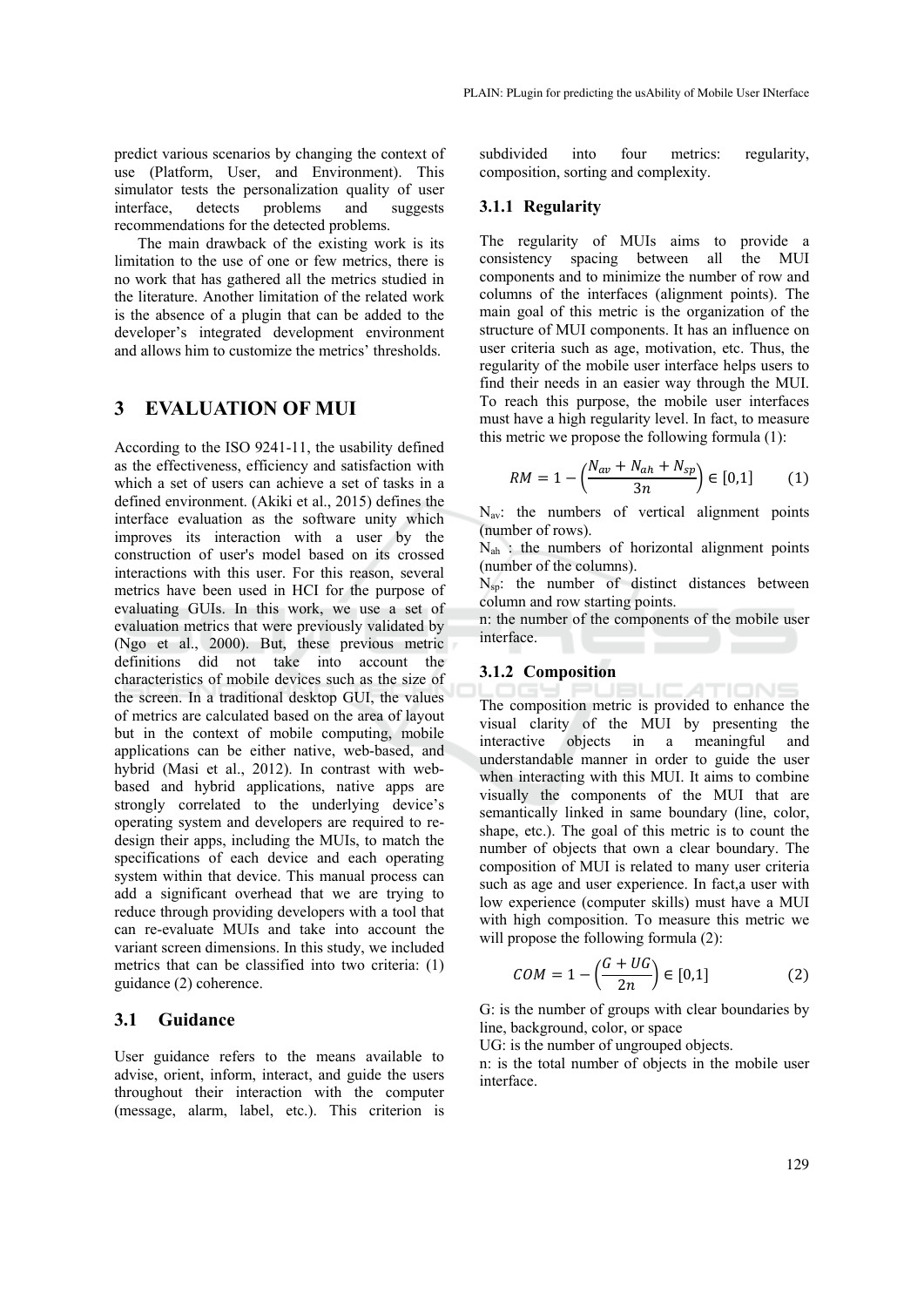## **3.1.3 Sorting**

The sorting metric aims to rank the MUI components. This arrangement correlates with the eye movement that progresses sequentially from a dark area to a lighter area, from big object to little object, etc. Thus, it spruces up the component to lead the eye of the user through the mobile user interface in a logical and sequential ordering that refers to the user's needs. In fact, it helps users throughout their interaction with the mobile user interfaces by offering to the elderly users an ordered interface with a high level of sorting. We propose the following formula (3) to calculate this metric:

$$
SM = 1 - \frac{\sum_{j=UL,UR,LL,LR} (q_j \sum_{i=1}^n N_{ij})}{4n} \in [0,1]
$$
 (3)

With:

 $q_i = \{q_{UL}, q_{UR}, q_{LL}, q_{LR}\} = \{4,3,2,1\}$ UL: upper-left UR: upper-right LL: lower-left LR: lower-right  $n_{ij}$ : is the number of objects on the quadrant j. Each quadrant is given a weighting in q. So,  $q_{UL} = 4$ ,  $q_{UR} = 3$ ,  $q_{LL} = 2$ ,  $q_{LR} = 1$ .

# **3.1.4 Complexity**

The main idea of this metric is to provide an optimal number of interactive objects in MUI and a minimal number of alignment points. It helps the user to find only the expected information that correlates with their needs and expectation. This metric has an influence on the context criteria such as age, motivation, education level, type of interaction platform, etc. In fact, novice users usually like interface with low levels of complexity while users having higher education level prefer user interfaces with a high level of complexity. In our work, we calculate the complexity metric as follows (4):

$$
CM = \frac{n_{vap} + n_{hap}}{(2n)} \in [0,1]
$$
 (4)

Where, n<sub>vap</sub>: number of vertical alignment points. nhap: the number of horizontal alignment points.  $n:$  number of objects on the frame.

### **3.2 Coherence**

Coherence supplies how good the interaction between users and mobile user interfaces is, and secures the efficient use of the MUI. This criterion is subdivided into four metrics: integrality, density, repartition, and symmetry.

# **3.2.1 Integrality**

Integrality aims to group all mobile interface components to appear like a one piece. In fact, the screen size of the Smartphone is not the same as of a computer that is why it is necessary to adapt the information quantities and form of information, the navigation in the mobile user interface and graphic objects placement according to the visualized support. The best solution to guarantee the visibility of information when the user interacts with the system using device mobile is to secure centered the MUI components of the interface and avoid its fragmentation. The measure of this metric is determined by the extent to which the components are related to size, and the relative measure of the space between groups (groups of the component) and that of margins. The good integrality is obtained by using the optimum number of size components (minimize the uses of different sizes in the mobile interface) and leaving less space between objects. When the level of integrality increase, the mobile interface is not centered as well. This metric is given as follows (5):

$$
IM = 1 - \left(0.5 \left[ \frac{\ln_{size} - 1}{n} + \frac{\left| a_{SC} + \sum_{i}^{n} a_{i} \right|}{2a_{MUI}} \right] \right) \tag{5}
$$

Where  $n_{size}$ : the number of different sizes of objects used by the interface.

n: the number of objects.

 $a_{\text{MUL}}$ : the area of the mobile interface.

asc: the area of the screen.

ai: the area of the interactive object i.

## **3.2.2 Density**

This metric refers to the minimization of the screen density level that is the set of information presented to the user. This metric is the extent of the number of interactive objects. The level of this metric depends on the motivation, experience, interest of users and the type of target platform. In fact, a user with a low motivation prefers an interface with a low-density level. The density measure (DM) is calculated by (6):

$$
DM = 0.5 \left| \frac{\sum_{i}^{n} a_{i}}{a_{MUI}} + \frac{a_{MUI}}{a_{sc}} \right| \in [0,1]
$$
 (6)

Where  $a_i$ : area of the interactive object i. asc: area of the screen of the interactive platform. n:the number of the interactive objects. a<sub>MUI</sub>: the area of the mobile user interface.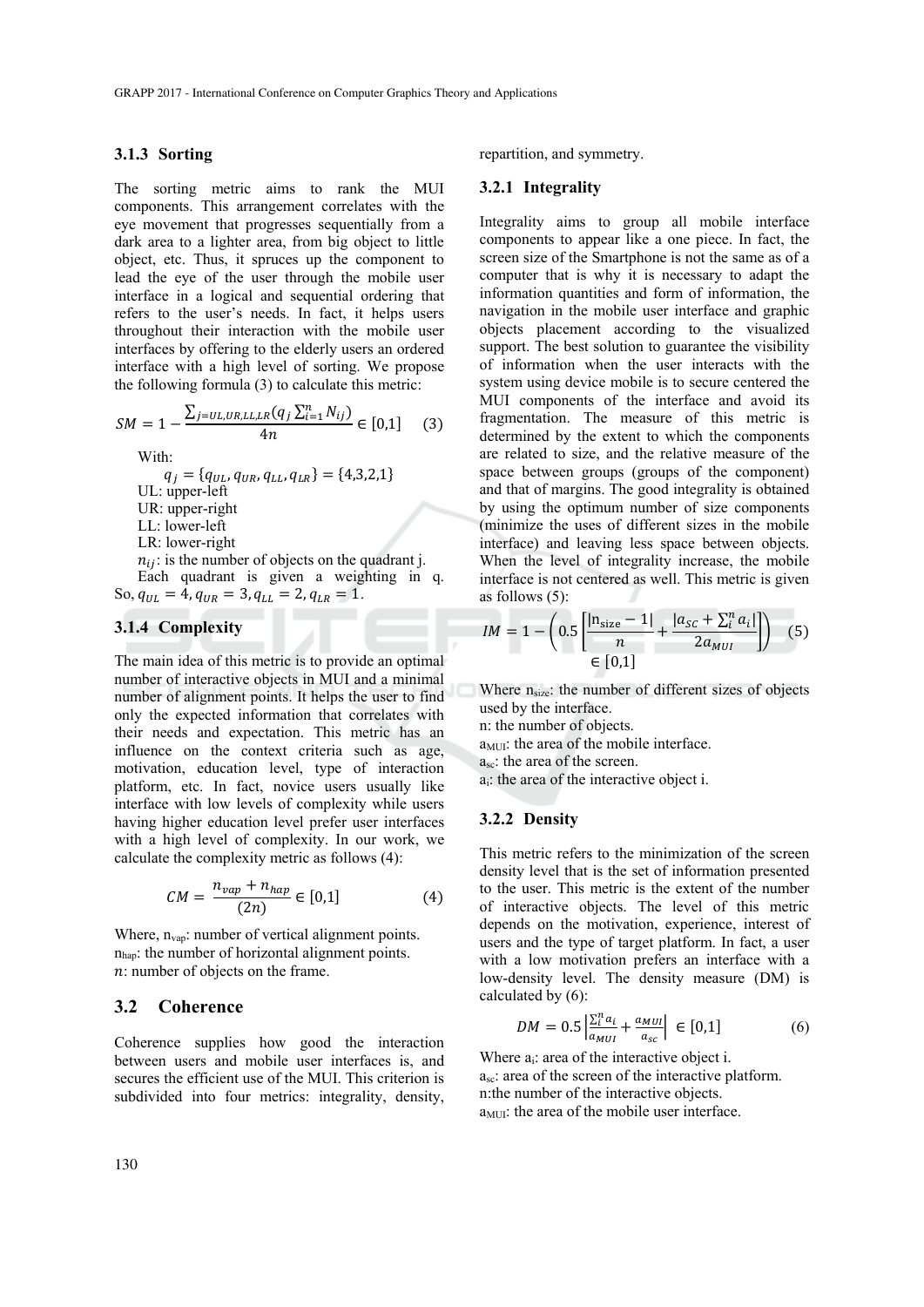#### **3.2.3 Repartition**

Repartition is an overall display of component distribution in theinterface, which provides users an equal arrangement of interactive objects among the four quadrants (upperleft, upper right, lowerleft, lower right). This metric is the comparison between, the numbers of different ways that objects can be organized for the four quadrantsand an optimal distribution. The optimal distribution is obtained when the *n* objects are evenly allocated with the quadrants of the MUI. However, for ncomponents, there are *n!* different ways to organize them. In each quadrant, *nj* object can be organized with *nj!* different ways. This metric can be related to the level of user experience. For example, a MUI should propose an optimal distribution for novice users in order to help them to navigate through it.The repartition Measure (RM) is given as follows (7):

$$
RM = \frac{(\frac{n}{4}!)^4}{n_{UL}! n_{UR}! n_{LL}! n_{LR}!} \quad \in [0,1]
$$
 (7)

where n:is the number of objects on the mobile user interface.

 $n_{\text{UL}}$ : is the number of objects on the upper-left.  $n_{UR}$ : is the number of objects on the upper-right.  $n_{\text{UL}}$ : is the number of objects on the lower-left.  $n_{LR}$ : is the number of objects on the lower-right.

#### **3.2.4 Symmetry**

Symmetry is the equal distribution of the quantity of interactive objects such as a button, a text field and a text box on the right and the left columns of aninterface. It consists of duplicating components on the left, right, and radical of the mobile interface centerline, and avoid the imbalance in the different part of MUI. For example, symmetry makes the mobile user interface well adapted for users with low motivation to stimulate their interests. In our work, we use the formula (8) proposed by (Ngo et al., 2000)

$$
SYM = 1 - \frac{|SYM_{vertical}| + |SYM_{horizontal}| + |SYM_{radial}|}{3}
$$
(8)

SYMvertical, SYMhorizantal, SYMradial are, respectively the vertical, horizontal and radial symmetries with:

$$
SYM_{\rm vertical} \\ \begin{aligned} |X'_{\rm UL}-X'_{\rm UR}|+|X'_{\rm LL}-X'_{\rm LR}|+|Y'_{\rm UL}-Y'_{\rm UR}|+|Y'_{\rm LL}-Y'_{\rm LR}|+\\ &\hspace{1.5cm} |H'_{\rm UL}-H'_{\rm UR}|+|H'_{\rm LL}-H'_{\rm LR}|\\ +|B'_{\rm UL}-B'_{\rm UR}|+|B'_{\rm LL}-B'_{\rm LR}|+\\ =\frac{|{\boldsymbol \Theta'}_{\rm UL}-{\boldsymbol \Theta'}_{\rm UR}|+|{\boldsymbol \Theta'}_{\rm LL}-{\boldsymbol \Theta'}_{\rm LR}|+|R'_{\rm UL}-R'_{\rm UR}|+|R'_{\rm LL}-R'_{\rm LR}|}{12} \end{aligned}
$$

$$
\begin{split} &\label{eq:2.1} SYM_{horizontal} \\ &\hspace{0.1cm} |X'_{\rm UL}-X'_{\rm UR}|+|X'_{\rm LL}-X'_{\rm LR}|+|Y'_{\rm UL}-Y'_{\rm UR}|+|Y'_{\rm LL}-Y'_{\rm LR}|+\\ &\hspace{0.1cm} |H'_{\rm UL}-H'_{\rm UR}|+|H'_{\rm LL}-H'_{\rm LR}|+|B'_{\rm UL}-B'_{\rm UR}|+|B'_{\rm LL}-B'_{\rm LR}|+\\ &\hspace{0.1cm} -|\Theta'_{\rm UL}-\Theta'_{\rm UR}|+|\Theta'_{\rm LL}-\Theta'_{\rm LR}|+|R'_{\rm UL}-R'_{\rm UR}|+|R'_{\rm LL}-R'_{\rm LR}|+\\ &\hspace{0.1cm} 12 \\ &\hspace{0.1cm} SYM_{radial} \\ &\hspace{0.1cm} |X'_{\rm UL}-X'_{\rm UR}|+|X'_{\rm LL}-X'_{\rm LR}|+|Y'_{\rm UL}-Y'_{\rm UR}|+|Y'_{\rm LL}-Y'_{\rm LR}|+\\ &\hspace{0.1cm} |H'_{\rm UL}-H'_{\rm UR}|+|H'_{\rm LL}-H'_{\rm LR}|+|B'_{\rm UL}-B'_{\rm UR}|+|B'_{\rm LL}-B'_{\rm LR}|+\\ &\hspace{0.1cm} -|\Theta'_{\rm UL}-\Theta'_{\rm UR}|+|\Theta'_{\rm LL}-\Theta'_{\rm LR}|+|R'_{\rm UL}-R'_{\rm UR}|+|R'_{\rm LL}-R'_{\rm LR}|\\ &\hspace{0.1cm} 12 \end{split}
$$

 $X'$ <sub>i</sub>,  $Y'$ <sub>i</sub>,  $H'$ <sub>j</sub>,  $B'$ <sub>j</sub>,  $\Theta'$ <sub>j</sub>, and  $R'$ <sub>j</sub> are, respectively, the normalized values of:

However, for ncomponents,  
\nys to organize them. In each  
\nn be organized with 
$$
n_j!
$$
  
\n
$$
X_j = \sum_{\substack{n=i \ n_i \\ n_j}}^{\infty} |x_{ij} - x_c| \quad j = UL, UR, LL, LR
$$
\n
$$
y_j = \sum_{\substack{n=i \ n_i \\ n_j}}^{\infty} |y_{ij} - y_c| \quad j = UL, UR, LL, LR
$$
\n
$$
y_j = \sum_{\substack{n=i \ n_i \\ n_j}}^{\infty} |y_{ij} - y_c| \quad j = UL, UR, LL, LR
$$
\n
$$
y_j = \sum_{\substack{n=i \ n_i \\ n_j}}^{\infty} |y_{ij} - y_c| \quad j = UL, UR, LL, LR
$$
\n
$$
y_j = \sum_{\substack{n=i \ n_i \\ n_j}}^{\infty} |y_{ij} - y_c| \quad j = UL, UR, LL, LR
$$
\n
$$
y_j = \sum_{\substack{n=i \ n_i \\ n_j}}^{\infty} |y_{ij} - y_c| \quad j = UL, UR, LL, LR
$$
\n
$$
B_j = \sum_{\substack{n=i \ n_j \\ n_j}}^{\infty} |y_{ij} - y_c| \quad j = UL, UR, LL, LR
$$
\n
$$
Q_j = \sum_{\substack{n=i \ n_j \\ n_j}}^{\infty} \frac{|y_{ij} - y_c|}{|x_{ij} - x_c|} \quad j = UL, UR, LL, LR
$$
\n
$$
R_j = \sum_{\substack{n=i \ n_i \\ n_j}}^{\infty} \sqrt{(x_{ij} - x_c)^2 + (y_{ij} - y_c)^2} \quad j = UL, UR, LL, LR
$$

Where UL, UR, LL, and LR stand for upper-left, upper-right, lower-left, and lower-right, respectively.  $X_i$ : is the total x-distance of quadrant j.

- $Y_i$ : is the total y-distance.
- $H<sub>i</sub>$ : is the total height.
- $B_i$ : is the total width.
- $\Theta_i$ : is the total angle.
- $R_i$ : is the total distance

 $(x_{ii}; y_{ii})$ : the coordinates of the centers of object i on quadrant j.

- $(x_c; y_c)$ : the coordinates of the frame.
- $b_{ij}$ : the width of the object.
- $h_{ij}$ : the height of the object.
- $n_{ii}$ : the total number of objects on the quadrant.

# **4 THE PLAIN PLUGIN**

### **4.1 Motivation and Overview**

PLAIN<sup>1</sup> (PLugin for predicting the usAbility of mobile user INterface) is an Eclipse plug-in that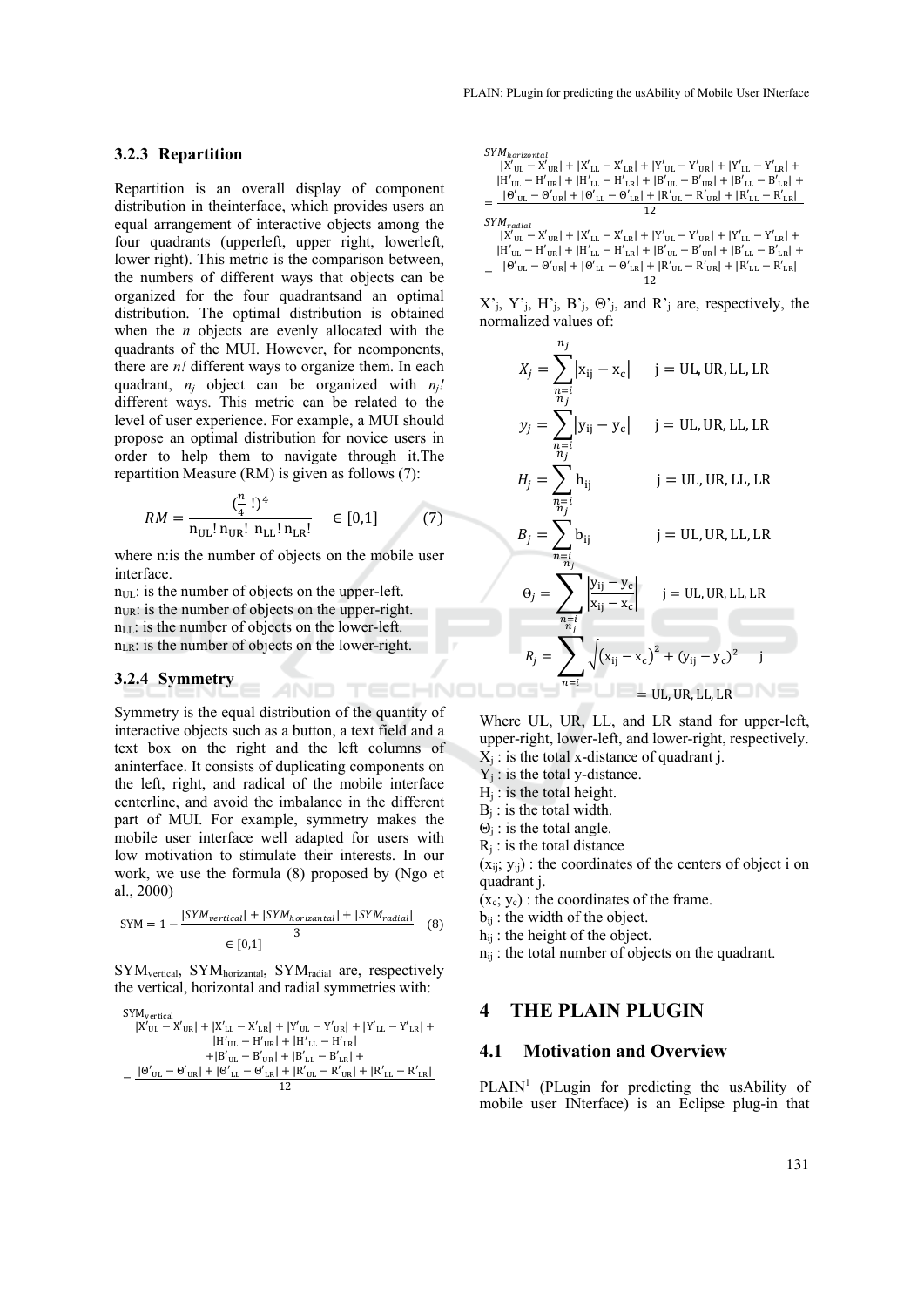detects the quality problems of MUIs based on the above-defined usability metrics (expriment, 2016). It takes as input a Java projectof MUIs to evaluate, and it generates as output the list of detected problems. As figure 1 shows, our plug-in includes 3 modules: 1) MUI properties extractor, 2) evaluation metrics calculator, and 3) metrics adjustment. First, the plugin generates all components properties for each MUI. Second, these properties are used to calculate quality evaluation metric measures. Then, based on these measures our plug-in adjusts the evaluation metrics based on the box plot technique. Finally, PLAIN generates the detected defects.



# **4.2 Functional Architecture of PLAIN Plugin**

The architecture of PLAIN is a plugin. To use it, an evaluator should import the source code of MUIs to evaluate a project and opens Navigator View in Java perspective of Eclipse editor.

### **4.2.1 The UI Properties Extractor**

First, our plugin parses the source code of MUI to extract components' properties values. These values would be used to calculate the measurement of quality metrics. Our plugin needs to extract width, height, alignment, axis of coordinates for the left top point of an object, etc. This module will be started when the evaluator clicks on *Identify Problem* button, the MUI properties extractor parses the source code of MUIs and extracts the MUI component properties. Figure 2 presents the values of these properties.



Figure 2: MUI properties values using PLAIN.

### **4.2.2 The Evaluation Metrics Calculator**

This second module aims to calculate the quality metrics values according to our aforementioned formulas (see section 2). It has as input the values of components properties and generates as output the measures of quality metrics. The evaluation metrics are: density, regularity, composition, sorting, complexity, symmetry, and repartition. Figure 3 shows the values of these evaluation metrics.



Figure 3: A screenshot of the Metrics Calculator MUI of PLAIN.

## **4.2.3 Metrics Adjustment**

Our plugin assesses the MUIs based on a set of metrics. The values of these metrics can indicate the existence of a defect type. In fact, the usability metrics can be interpreted as certain symptoms of one or more defects. So, in the defects detection process, we need to compare these measures with an adequate threshold value. However, it is difficult to generalize these thresholds for all mobile interfaces that are very different in terms of the number of interfaces by application, number of components by mobile interface, etc. Thus, the aim of this module is to adjust the thresholds using the box plot technique.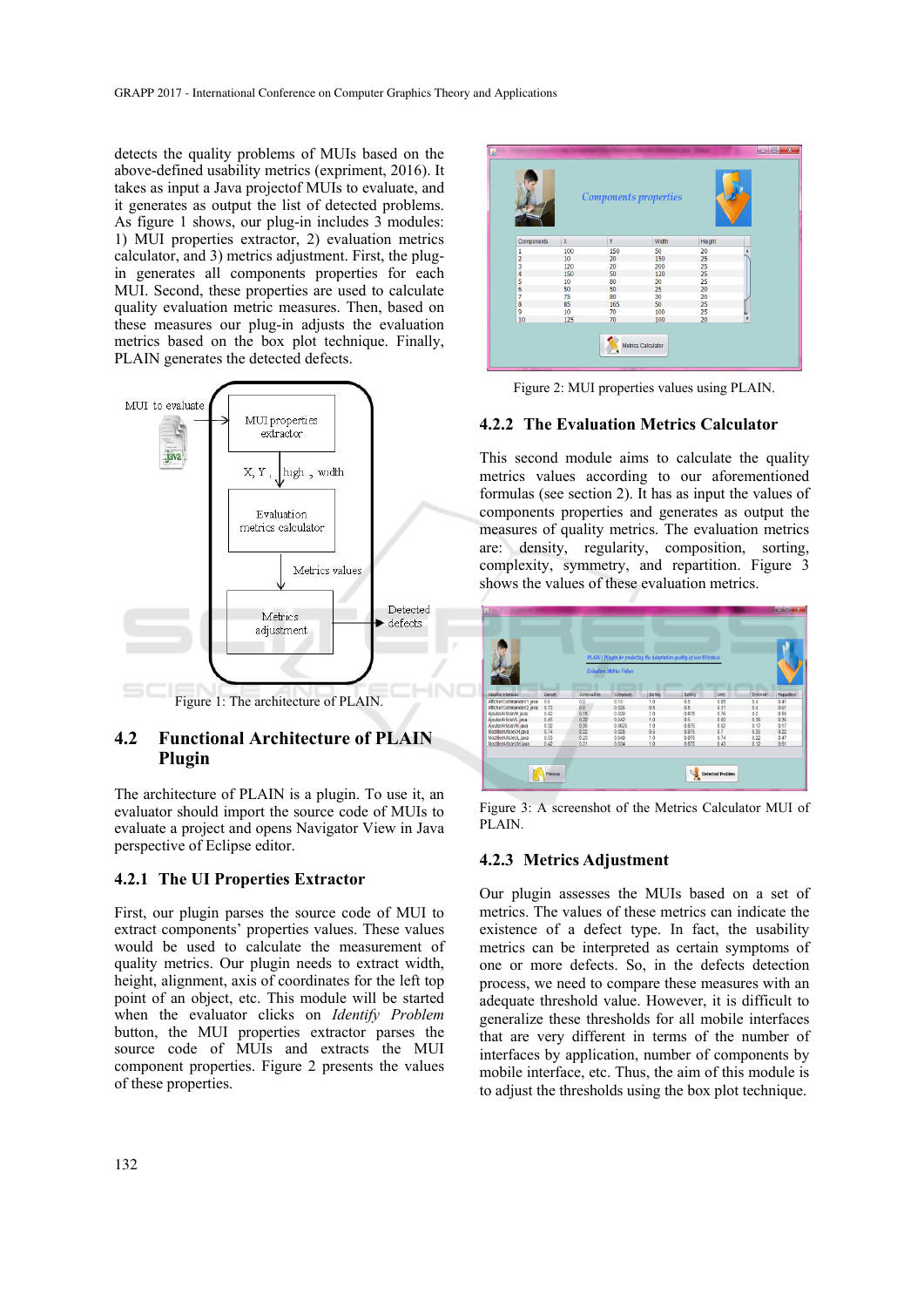According to (Hubert and Vandervieren, 2008), the box plot is a very popular graphical tool to visualize the distribution of data. Thus, it determines information about the location and the spread of the data by means of the median and the interquartile range.In our work, box plot takes as input the measures of quality metrics and generates as output the median of each metric that should be considered as a threshold. Figure 4 shows an example of boxplot distribution of one of studied projects called Duolingo.



Figure 4: Boxplot distribution of our proposed metrics for Duolingo project.

# **4.2.4 Defects Detection of MUIs**

The following table represents the known state of art defects that can be detected using the structural metrics when their values go beyond specific thresholds. Several studies have gone through the specification of these thresholds. In this work, we adopt the well-known thresholds from the original work of metrics. But, our plugin allows developers to specify their own thresholds as well.

Once threshold values are adapted to the current mobile applications, the problems can be detected. As figure 5 shows, PLAIN lists the detected problems of each MUI.



Figure 5: A screenshot of the defects detection of MUI using PLAIN.

|  |  | Table 1: Metrics and their associated defects. |  |
|--|--|------------------------------------------------|--|
|  |  |                                                |  |

| <b>Metrics</b>     | <b>Example of defect</b>                                                                                                                                                                                                                                                                                                                                           |  |  |  |  |
|--------------------|--------------------------------------------------------------------------------------------------------------------------------------------------------------------------------------------------------------------------------------------------------------------------------------------------------------------------------------------------------------------|--|--|--|--|
| <b>Regularity</b>  | of MUI regularity<br>level<br>Low<br>(irregularity) for no motivated user is<br>considered as a defect since this kind<br>of user usually, prefers regular UI<br>which has the same alignment point<br>between all components of the<br>interface.                                                                                                                 |  |  |  |  |
| Composition        | Low guidance of MUI for users<br>low computer skills<br>having<br>(experience) and high guidance for<br>users having high experience<br>are<br>considered as an adaptation defects.<br>To resolve these problems, one of the<br>widely used techniques of guidance is<br>the composition which consists to<br>group the components of MUI by<br>tasks of services. |  |  |  |  |
| Sorting            | Low sorting of components for<br>provoke<br>novice<br>users<br>bad<br>can<br>arrangement of MUI. This problem<br>can disturb the user during their<br>interaction with the system.                                                                                                                                                                                 |  |  |  |  |
| Complexity         | When the MUI has high complexity,<br>the novice user cannot succeed to<br>achieve his task.                                                                                                                                                                                                                                                                        |  |  |  |  |
| <b>Integrality</b> | Low integrality of MUI which has no<br>centered MUI components proposed<br>to old users can be considered as<br>adaptation defects.                                                                                                                                                                                                                                |  |  |  |  |
| <b>Density</b>     | Proposal of an MUI with high density<br>(workload) for users with low levels<br>education is considered<br>of<br>as<br>adaptation defects because this kind<br>of user usually prefers just the right<br>information according to their needs.                                                                                                                     |  |  |  |  |

# **5 VALIDATION**

To assess our work for MUI evaluation, we conducted a set of experiments based on 4 mobile applications (Duolingo, Accuweather, loan calculator and HandicraftWomen). The goal of the study is to evaluate the efficiency of our tool for quality defects detection. In this section, we first present our research questions and then discuss the obtained results.

### **5.1 Research Questions**

We assess the performance of our tool by finding out whether it could detect the usability defects of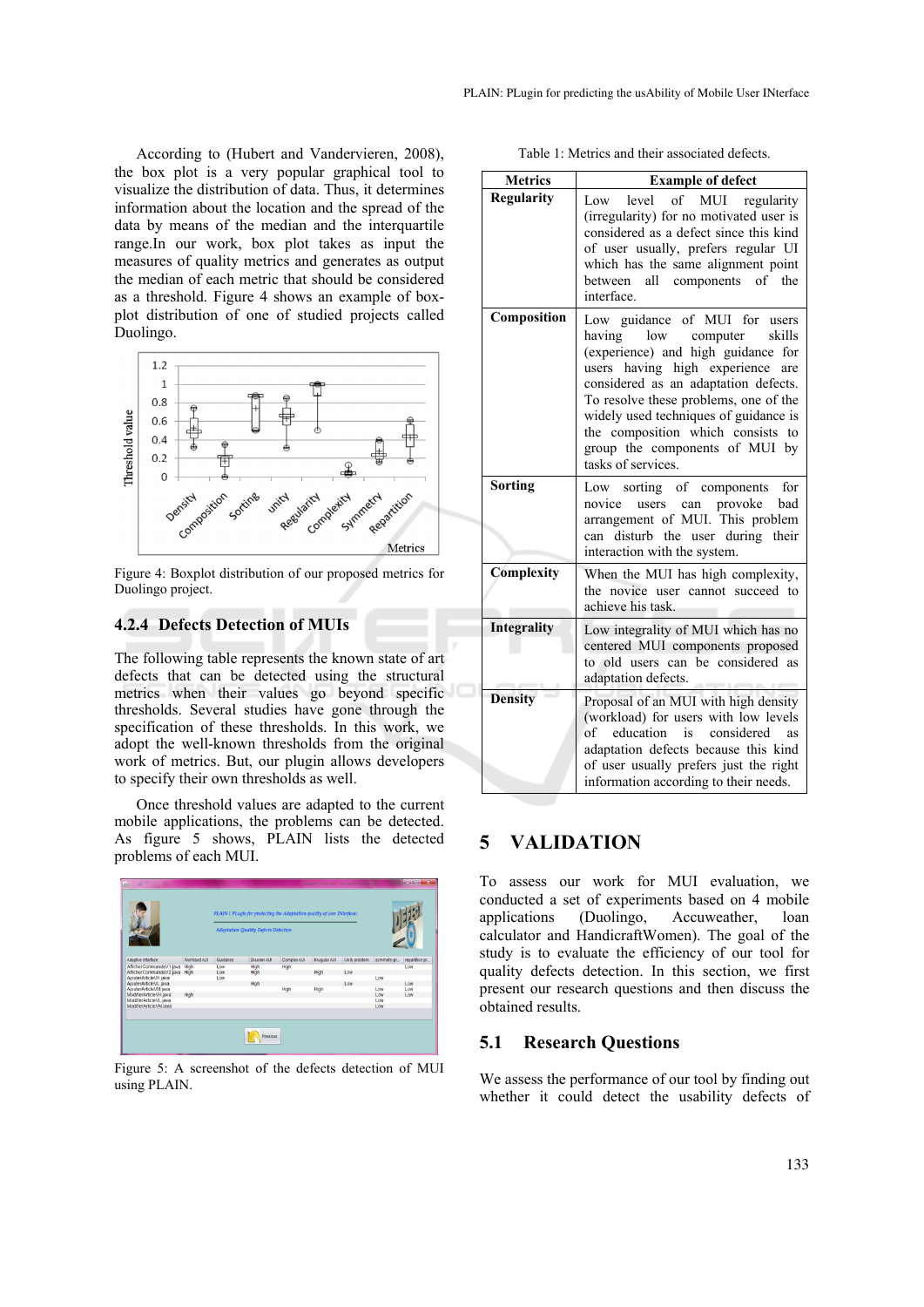mobile interfaces. Our validation is conducted by addressing the following research questions outlined below. We also explain how our experiments are designed to address these questions:

**Research Question 1**:Is PLAIN effective to measure the quality of a given mobile user interface?

**Research Question 2**:How do the structural measures of mobile user interface affect the mobile interface quality rating?

To answer Research Question 1, we test the following hypotheses:

**H1:** given a specific mobile user interface, the means of user interface quality for the user rating and the PLAIN are not equal.

**H2:**given a specific mobile user interface, there is a strong positive correlation between the user rating and the PLAIN in terms of interfaces quality values.

To answer Research Question 2, we test this hypothesis:

**H3:** given a specific mobile user interface, the values of the calculated metrics are strongly correlated with interface quality values given by both the users and the PLAIN.

## **5.2 Studied Projects**

The validation is conducted over the evaluation of four open source android applications: Duolingo<sup>2</sup>, Accuweather<sup>3</sup>.  $\lambda$ loan calculator<sup>4</sup>. , and HandicraftWomen<sup>5</sup>.

The corpus used includes releases of Duolingo which is a great application for learning a different language. It customizes the course according to the user's goal (casual, regular, serious) and experience (beginner or medium).

Accuweather is an application that provides a prediction about the current and future weather. It has adynamic user interface that changes depending on the location, time of day and weather conditions.

This application allows users to personalize the number of displayed information according to their needs. loan calculator is one of the best simulation credit applications that help users to simulate their personal loan.

2 https://github.com/KartikTalwar/Duolingo

And, Handcraft Women that aims to support handcraft women in their business activities. This project consists on adapting the current technologies to the profile of those handcraft women. We have chosen these projects because of their medium to large size; they considered the most popular used application and can be used as inputs to our tool. We also extracted from the Google Play Store the user rating of each application. Table 2 presents the properties of the studied mobile applications.

| Table 2: Properties of the studied mobile applications. |  |  |  |  |  |  |
|---------------------------------------------------------|--|--|--|--|--|--|
|---------------------------------------------------------|--|--|--|--|--|--|

| Mobile<br>applications | Release | <b>Number</b><br>of MUI | User<br>Rating |  |
|------------------------|---------|-------------------------|----------------|--|
| Duolingo               | v3.21.0 | 30                      | 4.7            |  |
| Accuweather            | v4.1.0  |                         | 4,3            |  |
| loan calculator        | v1.7.2  |                         | 4.4            |  |
| HandicraftWomen        | v1.0    | 20                      | 17             |  |

### **5.3 Results for Research Questions**

#### **5.3.1 Results for Research Question 1**

We performed the t-test on (H1) and the Pearson correlation on the test (H2) for both the user rating and the PLAIN, at a significance level of 0.01, on 67 mobile user interfaces in order to test the two aforementioned hypotheses (see section 5.1).

Furthermore, to test the hypothesis  $(H_1)$ , we performed the t-test for  $(H_1)$  as shown in table 2, df=95, for a significance level of 0.01. It shows there is no difference between the means of mobile user interface quality of the user rating and the PLAIN. In addition, to test the hypothesis  $(H<sub>2</sub>)$ , we performed the Pearson correlation test. In table 3, the R-value (0.7100355) shows a strong positive correlation between the user rating and the PLAIN at a significance level of 0.01. Therefore, our tool can be used to accurately evaluate the quality of mobile user interfaces.

Table 3: Pearson correlation and t-test results between the PLAIN and user rating.

|                | means |                     | t-Val | df | p-val |
|----------------|-------|---------------------|-------|----|-------|
| <b>PLAIN</b>   | 0.497 |                     |       |    |       |
| User<br>rating | 0.430 | $0.7100355$   9.828 |       | 95 | 0.721 |

<sup>1</sup> https://github.com/mkaouer/PLAIN

<sup>3</sup>https://github.com/AccuWeather

<sup>4</sup> https://github.com/kunalbarve/LoanCalculator 5https://github.com/mabroukachouchane/HandcraftWome n/blob/master/FemmeArtisan.rar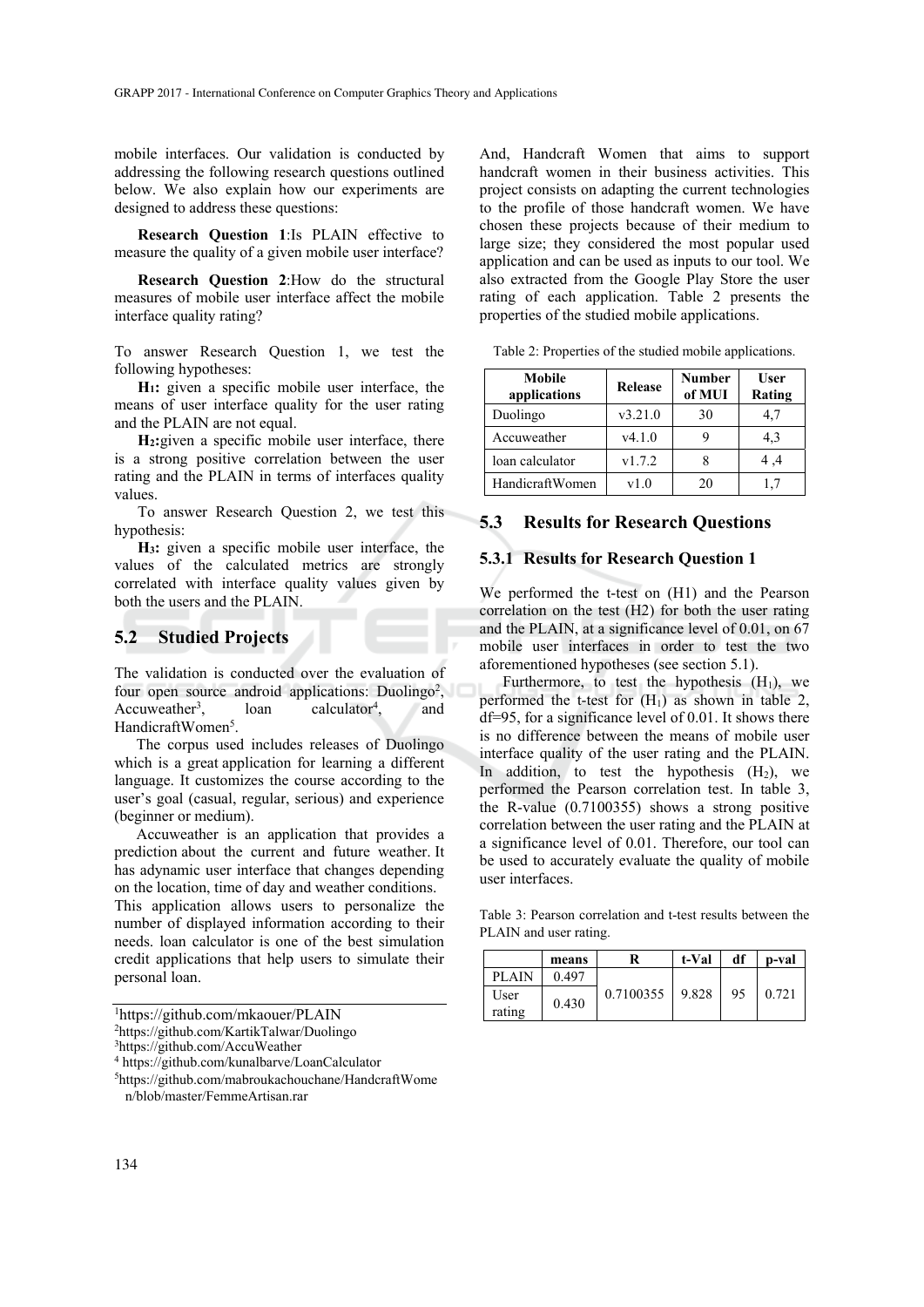| <b>Metrics</b> | User rating |         |            | <b>PLAIN</b> |        |           |
|----------------|-------------|---------|------------|--------------|--------|-----------|
|                | R           | p-val.  | t-test     | R            | p-val. | t-test    |
| Regularity     | 0.9503328   | 0.3545  | $-0.93048$ | 0.8135283    | 0.2682 | $-1.1137$ |
| Composition    | 0.8341943   | 0.4166  | 0.081592   | 0.6207615    | 0.6824 | 0.1047    |
| Sorting        | 0.2179232   | 0.8322  | 0.21246    | 0.4400506    | 0.6687 | 0.2932    |
| Complexity     | 0.67007     | 0.102   | $-1.651$   | 0.5855533    | 0.5689 | 0.171     |
| Integrality    | 0.6223945   | 0.2324  | $-1.202$   | 0.8018682    | 0.9379 | 0.078159  |
| Density        | 0.680073    | 0.8703  | 0.16378    | 0.6544041    | 0.5242 | 0.06392   |
| Symmetry       | 0.1248698   | 0.2586  | 0.00123    | 0.0789546    | 0.3214 | 0.04569   |
| Repartition    | 0.7511553   | 0.01309 | $-2.529$   | 0.7454942    | 0.9942 | 0.0072662 |

Table 4: The Pearson correlation test and t-test between metrics and both the user rating and the PLAIN.

#### **5.3.2 Results for Research Question 2**

We performed the Pearson correlation test and the ttest for both the PLAIN and the user rating with the eight quality metrics, at a significance level of 0.01, on 67 mobile user interfaces in order to test the aforementioned hypothesis (see section 5.1).

Table 4 shows the results of the Pearson correlation test and t-test for the values of the eight quality metrics and the values of mobile user interface quality given by both the PLAIN and the user rating. First, Table 4 shows that there is a strong correlation between the user rating and the PLAIN and the following metrics at a significance level of 0.01: regularity, composition, complexity, integrality, density and repartition. Second, there are two metrics which have a weak correlation with the user rating and the PLAIN. Sorting with R values 0.2179232 and 0.4400506, and symmetry with R values 0.1248698 and 0.0789546 respectively. Thus, we can claim that our metrics are effectives to evaluate the mobile user interfaces quality. To this end, we can accept the hypothesis  $H_3$  for the six metrics (regularity, composition, complexity, integrality, density and repartition) but we fail to accept it for sorting and symmetry metrics. According to the finding results, we can conclude that whether we use PLAIN or user rating to evaluate the MUIs quality, we reach the same results. Therefore, our findings confirm the effectiveness of our plugin and its metrics measures.

### **5.4 Threats to Validity**

In this section we report threats to validity to our study. As an internal validity, we have used state of the art metrics that we have adapted to the context of mobile computing, these metrics are known to be a good measure of the quality of interfaces, and we have no prior validation for these metrics as we relied on their prior work for ensuring their

performance. As a construct validity, we have used box-plot to generate threshold, this cannot be proven to be the best technique especially that, manually tuning these values by an expert can give better results, but in our approach we aim in automating this step and our results were statistically significant. As an external threat, we have used only 4 projects and this may not be enough to generalize our findings, and that's why we are planning on extending the number of projects analyzed to challenge the scalability of our results.

# **6 CONCLUSIONS**

In this paper, we propose a java plugin devoted to MUI evaluation by considering quality metrics, in order to evaluate the usability of the mobile user interface. This plugin called PLAIN includes four modules which provide a generic tool able to evaluate different mobile applications. It can be used to predict the defects of MUIs in early stages of software development. We evaluated our tool on four open-source projects. The findings show that PLAIN is effective to predict the usability of MUIs. Some issues still need investigation, such as additional problems can be considered to detect all the quality defects that can occur. Also, we considered extending the correction of detected defects. We are planning to apply some refactoring operations such as rearrangement of mobile user interface content, resizing the dimension of components, etc.

# **REFERENCES**

Akiki, P. A., Bandara, A. K. & Yu, Y. (2015) Adaptive model-driven user interface development systems. *ACM Computing Surveys* 47.